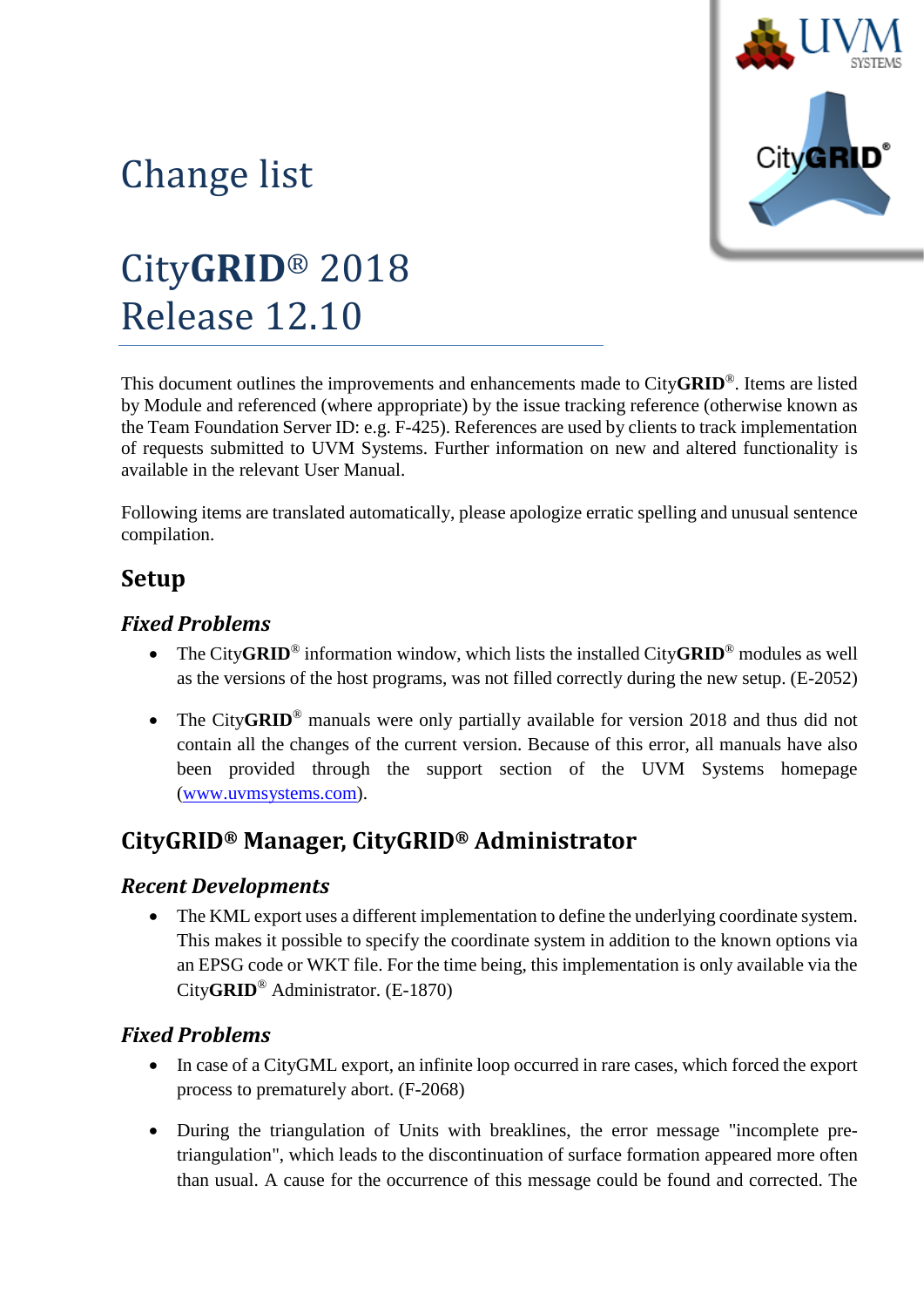improvement leads to a significantly higher success rate, especially when preparing data for 3D printing using City**GRID**® Solid. (F-2078)

## **CityGRID® Modeler**

## *Fixed Problems*

• Turning off the "Clipped Terrain" option in the Modeler options menu could cause a fatal crash of 3D Studio Max as soon as the entire terrain model was displayed (F-2044)

## **CityGRID® Builder**

## *Recent Developments*

- Loading of already published Unity Scouts into the Builder Control Center has been implemented. To load the Scout project, select the ProjectStarter.ugp file. For published scouts, values can be subsequently adjusted via the Config page. (E-1780)
- Instance objects can be positioned vertically in a published Scout. For this purpose, a selection of data packages (partial scouts) can be made via the Config page, of which then the highest intersection point with a surface object is determined for each instance object. (E-2003)

## *Fixed Problems*

The conversion of old scout data has been revised. Previously it could happen that sub-Scouts were apparently updated correctly, but when these Scouts were merged into a common Builder project, a crash occurred that resulted in the immediate termination of the merged Scout.

The changes will now ensure that an update is attempted for scouts retroactively up to City**GRID**® version 9.00.048. If this is not possible for technical reasons, a new "Create" must be performed. For Scouts that have already been updated with the last release, support from UVM Systems GmbH will be necessary as these Scouts are no longer in their original state. In this case, please contact our support.

In any case, existing Scout data is always backed up in the directory "OldScout". If there has already been a Unity Scout in the Builder project, the conversion will be faster because there is no need to publish the data. For pure SuGu Scouts, updating is a publish process that can be time consuming.

In any case, existing Builder projects can be upgraded by executing the Create process and the conversion becomes obsolete. The only limitation is the condition that no images >1024 pixels occur in terrain model's Builder Source data. If the Builder project is that old that the 4096 pixels are used, the Source data creation must also be repeated if the terrain textures are to match the output data qualitatively. As part of the Create process, all images are always converted to a maximum of 1024 pixels. (F-2084)

UVM Systems GmbH Managing Director Register Register Bank account<br>
Inkustrasse 1-7/3/1 DI. Dr. Gerald Forkert Landesgericht Korneuburg Erste Bank, BLZ 20111 Inkustrasse 1-7/3/1 DI. Dr. Gerald Forkert Landesgericht Korneuburg 3400 Klosterneuburg DI. Dr. Martin Kerschner FN 357631 d

500 Kontonummer 29530280100 Kontonummer 29530280100<br>UID: ATU66171402 (BAN: AT02 2011 1295 3028 Austria Günter Sükar UID: ATU66171402 IBAN: AT02 2011 1295 3028 0100 BIC: GIBAATWWXXX